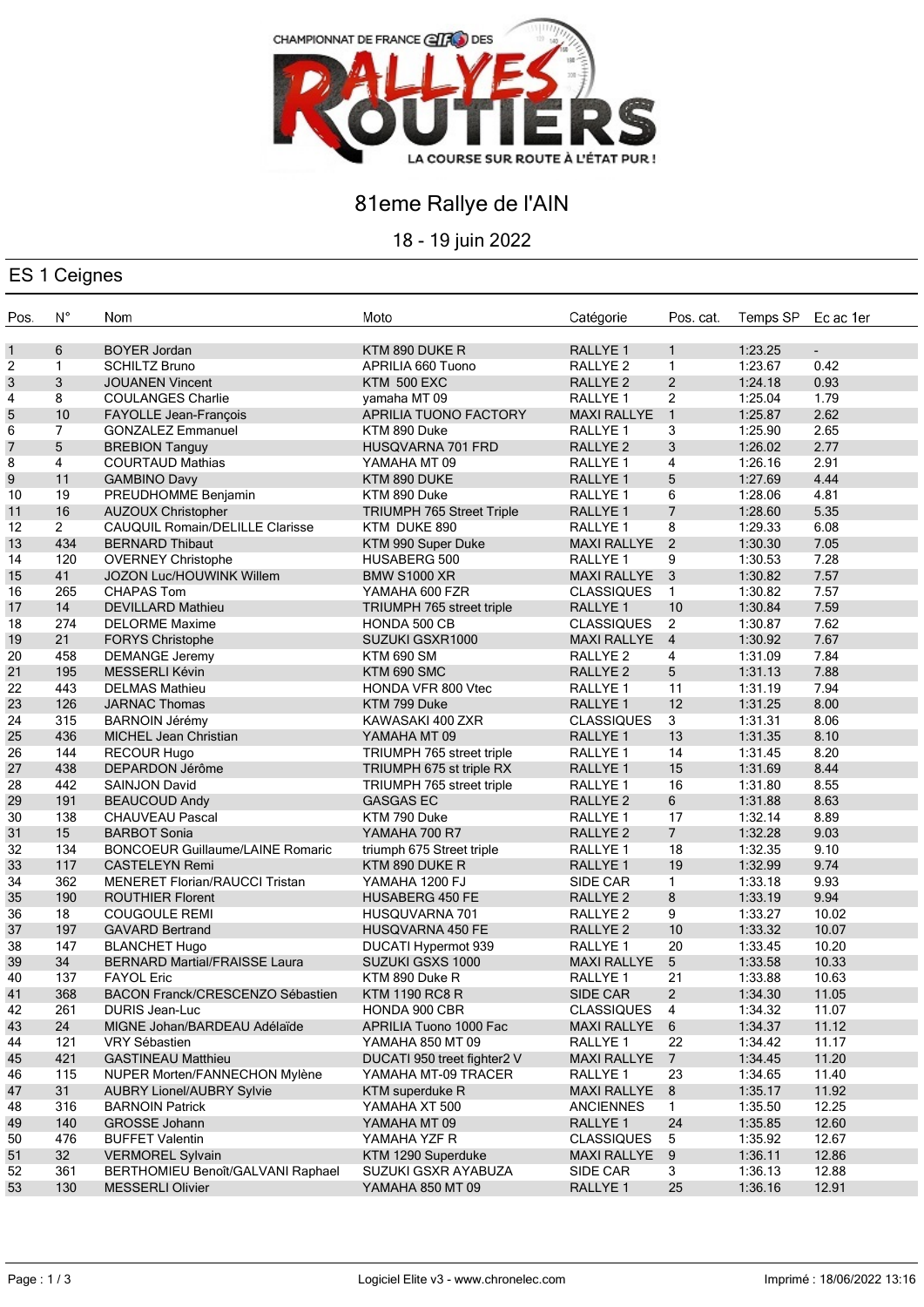# 81eme Rallye de l'AIN

## 18 - 19 juin 2022

#### ES 1 Ceignes

| Pos.       | $\mathsf{N}^\circ$ | Nom                                              | Moto                                      | Catégorie                                 | Pos. cat.      | Temps SP Ec ac 1er |                |
|------------|--------------------|--------------------------------------------------|-------------------------------------------|-------------------------------------------|----------------|--------------------|----------------|
| 54         | 268                | <b>MARTIN Alexandre</b>                          | HONDA 900 CBR fireblade                   | <b>CLASSIQUES</b>                         | 6              | 1:36.49            | 13.24          |
| 55         | 141                | <b>NOVET Thibaud</b>                             | KAWASAZKI ZX 6R                           | RALLYE <sub>1</sub>                       | 26             | 1:37.04            | 13.79          |
| 56         | 417                | <b>FAVARGER Mikaël</b>                           | BMW R1250 GS Adv                          | <b>MAXI RALLYE</b>                        | 10             | 1:37.05            | 13.80          |
| 57         | 420                | <b>GRUMET Yves</b>                               | APRILIA 1100 Tuono                        | <b>MAXI RALLYE</b>                        | 11             | 1:37.12            | 13.87          |
| 58         | 194                | <b>BILLARD Xavier</b>                            | HUSQVARNA 701 vitipilen                   | <b>RALLYE 2</b>                           | 11             | 1:37.44            | 14.19          |
| 59         | 419                | <b>BOSSAN BERANGER Loïc</b>                      | <b>KTM Superduke</b>                      | <b>MAXI RALLYE</b>                        | 12             | 1:37.65            | 14.40          |
| 60         | 175                | <b>PARUSSINI Rudy</b>                            | KTM DUKE 890 R                            | RALLYE 1                                  | 27             | 1:37.67            | 14.42          |
| 61         | 143                | STEPHAN Pierre/LESOURD Rémi                      | KTM 890 Duke R                            | RALLYE <sub>1</sub>                       | 28             | 1:37.72            | 14.47          |
| 62         | 119                | <b>SIMONNET Hervé</b>                            | HONDA 900 fireblade                       | RALLYE <sub>1</sub>                       | 29             | 1:37.82            | 14.57          |
| 63         | 129                | <b>ROGINE Nicolas</b>                            | TRIUMPH 675street triple R                | RALLYE <sub>1</sub>                       | 30             | 1:38.23            | 14.98          |
| 64         | 235                | <b>MOUNEU Pierre</b>                             | BETA 390 SM                               | RALLYE <sub>3</sub>                       | $\mathbf{1}$   | 1:38.35            | 15.10          |
| 65         | 188                | <b>BURCKEL François</b>                          | <b>HUSABERG 570 FS</b>                    | RALLYE <sub>2</sub>                       | 12             | 1:38.69            | 15.44          |
| 66         | 264                | <b>JEUDY Yann</b>                                | HONDA 750 VFR                             | <b>CLASSIQUES</b>                         | 7 <sup>7</sup> | 1:38.82            | 15.57          |
| 67         | 127                | <b>ASFAUX Antoine</b>                            | TRIUMPH 765 Street triple R               | RALLYE 1                                  | 31             | 1:38.94            | 15.69          |
| 68         | 439                | <b>RAGE Kevin</b>                                | APRILIA 900 Shiver                        | RALLYE <sub>1</sub>                       | 32             | 1:38.99            | 15.74          |
| 69         | 266                | <b>LETHENET Cyrille</b>                          | YAMAHA 240 TDR                            | <b>CLASSIQUES</b>                         | 8              | 1:39.20            | 15.95          |
| 70         | 416                | <b>CHARDONNENS Yannick</b>                       | YAMAHA MT 10                              | <b>MAXI RALLYE</b>                        | 13             | 1:39.29            | 16.04          |
| 71         | 42                 | <b>MOREL Yannick</b>                             | DUCATI Hypermot 1100                      | <b>MAXI RALLYE</b>                        | 14             | 1:39.90            | 16.65          |
| $72\,$     | 189                | RIOU Gaëtan                                      | <b>HUSABERG 570 FS</b>                    | <b>RALLYE 2</b>                           | 13             | 1:40.36            | 17.11          |
| 73         | 33                 | MACHADO Olivier/VILLARD Laetitia                 | DUCATI 1200 Multistrada                   | <b>MAXI RALLYE</b>                        | 15             | 1:40.51            | 17.26          |
| 74         | 490                | <b>GILLARD Quentin</b>                           | KAWASAKI 650 KZ                           | <b>ANCIENNES</b>                          | $2^{\circ}$    | 1:40.56            | 17.31          |
| 75         | 461                | THEVENON-DANIERE Nathanaël                       | KTM 690 Duke                              | RALLYE <sub>2</sub>                       | 14             | 1:40.71            | 17.46          |
| 76         | 437                | <b>BERNARD Loïc</b>                              | SUZUKI 600 GSR                            | RALLYE <sub>1</sub>                       | 33             | 1:40.72            | 17.47          |
| 77         | 415                | DESTRAZ Jérémiah                                 | APRILIA 1100 Tuono factory                | <b>MAXI RALLYE</b>                        | 16             | 1:40.82            | 17.57          |
| 78         | 435                | <b>GAILLARD WILLY</b>                            | KTM 1290 super adv S                      | <b>MAXI RALLYE</b>                        | 17             | 1:41.30            | 18.05          |
| 79<br>80   | 145<br>271         | <b>UNAL Thierry</b>                              | KTM 890 DUKE R<br>YAMAHA 850 TDM          | RALLYE 1<br><b>CLASSIQUES</b>             | 34<br>9        | 1:41.33<br>1:41.64 | 18.08<br>18.39 |
| 81         | 28                 | <b>DEBIZE Grégory</b><br><b>POTIER Guillaume</b> |                                           |                                           | 18             | 1:41.82            | 18.57          |
| 82         | 456                | <b>VAUTHIER Mickaël</b>                          | DUCATI multistrada 1260<br>YAMAHA MT 07   | <b>MAXI RALLYE</b><br>RALLYE <sub>2</sub> | 15             | 1:41.92            | 18.67          |
| 83         | 198                | <b>SCHMITT BAILER Arnaud</b>                     | KTM 690 Duke R                            | RALLYE <sub>2</sub>                       | 16             | 1:42.00            | 18.75          |
| 84         | 365                | CAPDEVILLE Vincent/FOUET Francky                 | CHODA 1300 GSXR                           | <b>SIDE CAR</b>                           | $\overline{4}$ | 1:42.05            | 18.80          |
| 85         | 467                | <b>MERLAUD Nicolas</b>                           | YAMAHA MT 07                              | RALLYE <sub>2</sub>                       | 17             | 1:42.29            | 19.04          |
| 86         | 418                | <b>CHOPIN Pierrick</b>                           | YAMAHA MT 10                              | <b>MAXI RALLYE</b>                        | 19             | 1:42.35            | 19.10          |
| 87         | 272                | <b>PIGEAT Richard</b>                            | SUZUKI 750 GSXR                           | <b>CLASSIQUES</b>                         | 10             | 1:42.69            | 19.44          |
| 88         | 270                | <b>LAROCHETTE Olivier</b>                        | HONDA 900 CBR                             | <b>CLASSIQUES</b>                         | 11             | 1:42.73            | 19.48          |
| 89         | 454                | <b>VAURIS</b> Etienne                            | <b>DUCATI Monster 796</b>                 | RALLYE 1                                  | 35             | 1:43.07            | 19.82          |
| 90         | 23                 | MASSON Hugues-Olivier                            | SUZUKI 1000 GSX S                         | <b>MAXI RALLYE</b>                        | 20             | 1:43.12            | 19.87          |
| 91         | 236                | LEGODU Jérémy                                    | BETA 390 SM                               | RALLYE 3                                  | $\overline{2}$ | 1:43.33            | 20.08          |
| 92         | 146                | LOUSSEREAUX David                                | Triumph 675 street triple                 | RALLYE <sub>1</sub>                       | 36             | 1:43.43            | 20.18          |
| 93         | 118                | <b>CANALI Philippe</b>                           | YAMAHA 6OO fazer RJ                       | RALLYE 1                                  | 37             | 1:43.83            | 20.58          |
| 94         | 455                | PINCé Yann                                       | <b>HUSQVARNA 701</b>                      | <b>RALLYE 2</b>                           | 18             | 1:44.39            | 21.14          |
| 95         | 323                | <b>COUDURIER Thierry</b>                         | YAMAHA 350 RDLC                           | <b>ANCIENNES</b>                          | 3              | 1:44.45            | 21.20          |
| 96         | 43                 | <b>PAQUIN William</b>                            | <b>APRILIA Tuono</b>                      | <b>MAXI RALLYE</b>                        | 21             | 1:44.69            | 21.44          |
| 97         | 425                | <b>BOISSERIE Philippe/DIDERICH Anne</b>          | <b>BMW GS adventure</b>                   | <b>MAXI RALLYE</b>                        | 22             | 1:45.11            | 21.86          |
| 98         | 322                | <b>DUFOUR Marc</b>                               | YAMAHA 350 RDLC                           | <b>ANCIENNES</b>                          | $\overline{4}$ | 1:45.20            | 21.95          |
| 99         | 424                | <b>MOLINARI Laurent</b>                          | <b>APRILIA RSV Tuono</b>                  | <b>MAXI RALLYE</b>                        | 23             | 1:45.38            | 22.13          |
| 100        | 466                | <b>SIGARI NICOLAS</b>                            | SUZUKI 650 SV                             | RALLYE <sub>2</sub>                       | 19             | 1:45.55            | 22.30          |
| 101        | 22                 | <b>BOURSIER Michel</b>                           | KTM 990 SMT                               | <b>MAXI RALLYE</b>                        | 24             | 1:46.35            | 23.10          |
| 102        | 237                | <b>FABRE Vincent</b>                             | BETA 390 SM                               | RALLYE <sub>3</sub>                       | $\mathbf{3}$   | 1:46.61            | 23.36          |
| 103        | 460                | SAVIN Rémi                                       | <b>HYOSUNG GT 650</b>                     | RALLYE 2                                  | 20             | 1:46.78            | 23.53          |
| 104        | 267                | <b>PUGET Charles Alexis</b>                      | HONDA 650 Africa Twin 1988                | <b>CLASSIQUES</b>                         | 12             | 1:46.86            | 23.61          |
| 105        | 453                | <b>CECILLON Maxime</b>                           | YAMAHA MT 09                              | RALLYE <sub>1</sub>                       | 38             | 1:46.95            | 23.70          |
| 106        | 464                | <b>VEUGLE Flavien</b>                            | YAMAHA MT 07                              | RALLYE <sub>2</sub>                       | 21             | 1:47.11            | 23.86          |
| 107        | 369                | LEPAGE Pauline/LEPAGE Damien                     | YAMAHA 1000 Neptune R1 ms-r               | SIDE CAR                                  | 5              | 1:47.23            | 23.98          |
| 108        | 184                | PREVOST Arnaud                                   | YAMAHA XTZ 690                            | RALLYE <sub>2</sub>                       | 22             | 1:47.24            | 23.99          |
| 109        | 241                | PARMENTIER Julien                                | KAWASAKI 500 GPZ                          | RALLYE <sub>3</sub>                       | $\overline{4}$ | 1:47.33            | 24.08<br>24.71 |
| 110        | 187<br>457         | <b>MOLINET Denis</b><br><b>ORIOL Boris</b>       | KAWASAKI 650 Versys<br>KAWASAKI 650 ER 6N | RALLYE <sub>2</sub>                       | 23             | 1:47.96<br>1:47.97 | 24.72          |
| 111<br>112 | 116                | CADENET J. Philippe/AUBERT Christelle            | KTM 790 Duke                              | RALLYE 2<br>RALLYE <sub>1</sub>           | 24<br>39       | 1:48.58            | 25.33          |
| 113        | 321                | <b>JOUAN Salah</b>                               | HONDA 900 Bol D'or                        | <b>ANCIENNES</b>                          | 5              | 1:49.42            | 26.17          |
| 114        | 181                | <b>GUILLEMOT Frédéric</b>                        | YAMAHA 700 Ténéré                         | RALLYE <sub>2</sub>                       | 25             | 1:49.91            | 26.66          |
| 115        | 474                | <b>VANHOLLEBEKE Pieter</b>                       | HONDA 500 CB                              | RALLYE <sub>3</sub>                       | 5              | 1:50.06            | 26.81          |
| 116        | 317                | <b>LACOSTE Christian</b>                         | YAMAHA 250 4L1 RDLC                       | <b>ANCIENNES</b>                          | 6              | 1:50.31            | 27.06          |
| 117        | 475                | <b>PRAS Thierry</b>                              | KAWASAKI 600 ZXGR                         | <b>CLASSIQUES</b>                         | 13             | 1:50.62            | 27.37          |
|            |                    |                                                  |                                           |                                           |                |                    |                |